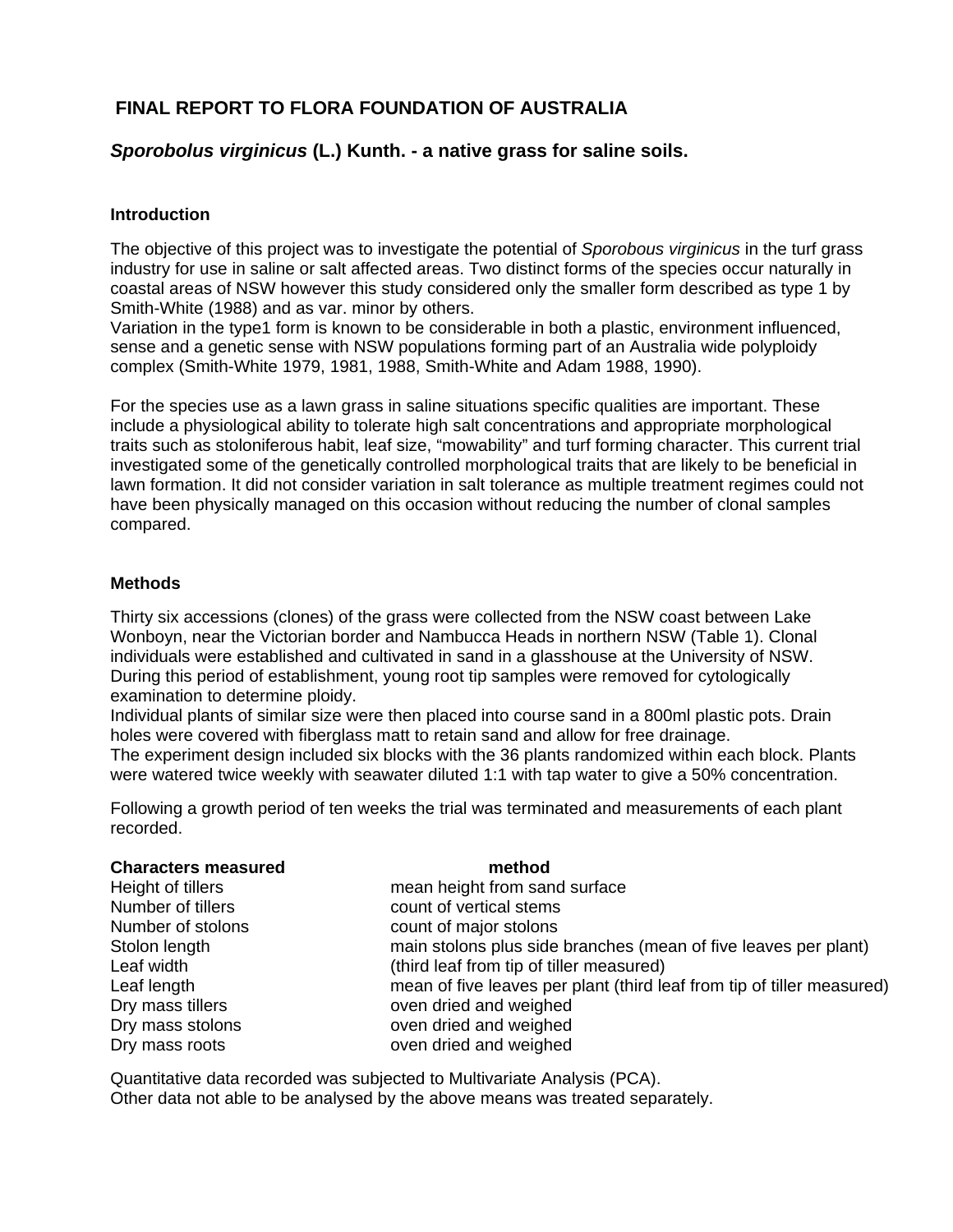Stoloniferous branching was also recorded. Individuals were scored using the following method:

| Character                        | score |
|----------------------------------|-------|
| No stolons                       |       |
| A stolon with no side branches   | 1     |
| A stolon with $2 - 4$ branches   | 4     |
| A stolon with 5 or more branches | я     |

For each clone the sum score for all replicates was derived and plotted against other characters as a means of observing trends in the data.

# **Table 1 Accession origins on NSW coast**

| <b>Collection Number</b> | <b>Location origin in NSW</b>               |  |  |  |  |
|--------------------------|---------------------------------------------|--|--|--|--|
| 22654                    | Lake Wonboyn                                |  |  |  |  |
| 22655                    | Curalo Lake. Eden                           |  |  |  |  |
| 22656                    | <b>Wallagoot Lake</b>                       |  |  |  |  |
| 22657                    | Hancocks Bridge, Bega River, Tathra         |  |  |  |  |
| 22658                    | <b>Bithny Inlet</b>                         |  |  |  |  |
| 22659                    | <b>Wapengo Creek</b>                        |  |  |  |  |
| 22660                    | Lake Wapengo (road to Picnic Point)         |  |  |  |  |
| 22661                    | Cuttagee Bridge                             |  |  |  |  |
| 22662                    | Wallaga Lake                                |  |  |  |  |
| 22663                    | <b>Mystery Bay</b>                          |  |  |  |  |
| 22664                    | Wagonga Inlet, Narooma                      |  |  |  |  |
| 22665                    | Coila Inlet, Tuross                         |  |  |  |  |
| 22666                    | Tuross (edge of lake/roadside)              |  |  |  |  |
| 22667                    | Moruya                                      |  |  |  |  |
| 22668                    | <b>Durras Lake</b>                          |  |  |  |  |
| 22669                    | Lake Tabouri                                |  |  |  |  |
| 22670                    | <b>Lake Burrill</b>                         |  |  |  |  |
| 22671                    | St Georges Basin                            |  |  |  |  |
| 22672                    | Coolangatta, Shoalhaven Heads               |  |  |  |  |
| 22673                    | Minnamurra River, north of Kiama            |  |  |  |  |
| 22653                    | Nth Maroubra (headland)                     |  |  |  |  |
| 22652                    | Careel Bay, Pittwater                       |  |  |  |  |
| 22651                    | Hexam Bridge                                |  |  |  |  |
| 22650                    | Karuah                                      |  |  |  |  |
| 22649                    | <b>Tea Gardens</b>                          |  |  |  |  |
| 22648                    | Elizabeth Beach, Wallis Lake                |  |  |  |  |
| 22647                    | <b>Manning Point</b>                        |  |  |  |  |
| 22645                    | Scott's Ck Bridge, Oxley to Mitchell Island |  |  |  |  |
| 22644                    | <b>Wallabi Point</b>                        |  |  |  |  |
| 22643                    | Lansdowne Bridge, Coopernook                |  |  |  |  |
| 22642                    | Laurieton                                   |  |  |  |  |
| 22639                    | Blackman's Point, Port Macquarie            |  |  |  |  |
| 22638                    | Spencers Ck Bridge, 4km South West Rocks    |  |  |  |  |
| 22637                    | Macksville                                  |  |  |  |  |
| 22635                    | Bellwood Park, Nambucca Heads               |  |  |  |  |
| 22633                    | Yellow Rock Road, 20km north of Nambucca    |  |  |  |  |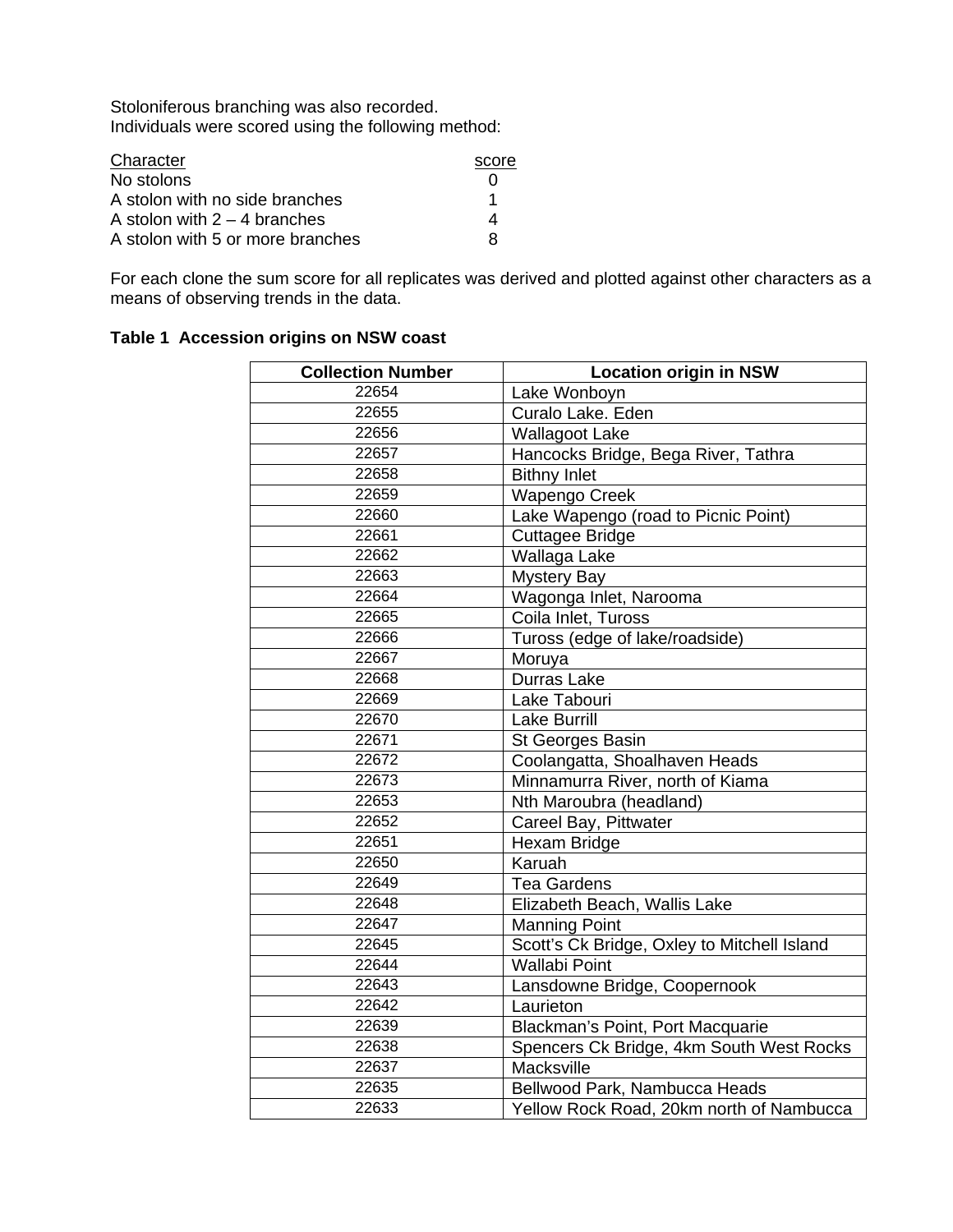#### **Results**

#### Chromosome number

The cytological examination of root tip cells determined that five of the samples were diploid (2n=20), thirteen were triploid and eighteen tetraploid. The geographic distribution of these chromosome races followed that previously determined by Smith-White (1988) with the diploid coming from the south of the State, the tetrapoids from the north and the triploids forming a hybrid zone between.

#### Principal Components Analysis

Nine character values subjected to Principal Components Analysis are shown Table 2. From the Table cumulative percentages of the first three eigenvalues accounted for 79.8% of the total variation. The first component accounting for 34.6 % of the variation defines a trend in stoloniferous habit as "stolon length", "dry mass of stolons" and "number of stolons" have highest loadings. The second component accounting for a further 28.4 % of the variation defines a trend in tillering vigour and root vigour as "dry mass of tillers", "number of tillers" and "dry mass of roots", have highest loadings. The third component accounting for a further 16.8% defines a trend in tiller habit and leaf size with "tiller height" and "number of tillers" and "leaf width" and "leaf length" having highest loadings.

#### **Table 2 Eigenanalysis of the Correlation Matrix**

| Eigenvalue 3.1180 2.5517 1.5114 0.9703 0.3175 0.2289 0.2141 0.0653 0.0228 |  |  |  |  |  |
|---------------------------------------------------------------------------|--|--|--|--|--|
| Proportion 0.346 0.284 0.168 0.108 0.035 0.025 0.024 0.007 0.003          |  |  |  |  |  |
| Cumulative 0.346 0.630 0.798 0.906 0.941 0.966 0.990 0.997 1.000          |  |  |  |  |  |

| Variable      | PC1      | PC2   | PC <sub>3</sub> | PC <sub>4</sub> | PC <sub>5</sub> | PC <sub>6</sub> | PC7      | PC8      | PC <sub>9</sub> |
|---------------|----------|-------|-----------------|-----------------|-----------------|-----------------|----------|----------|-----------------|
| tiller ht     | 0.003    | 0.398 | 0.521           | $-0.221$        | $-0.613$        | 0.019           | $-0.235$ | $-0.298$ | $-0.017$        |
| No. tillers   | $-0.056$ | 0.458 | $-0.462$        | $-0.257$        | 0.082           | 0.149           | 0.451    | $-0.524$ | 0.027           |
| No. stolons   | 0.504    | 0.085 | 0.092           | $-0.128$        | 0.154           | $-0.810$        | 0.132    | $-0.094$ | $-0.088$        |
| stolon length | 0.539    | 0.070 | 0.099           | 0.056           | $-0.016$        | 0.430           | 0.214    | 0.159    | $-0.660$        |
| leaf width    | $-0.258$ | 0.025 | 0.511           | 0.588           | 0.238           | $-0.038$        | 0.403    | $-0.318$ | $-0.059$        |
| leaf length   | $-0.241$ | 0.257 | 0.409           | $-0.554$        | 0.535           | 0.086           | 0.062    | 0.323    | $-0.013$        |
| DM tillers    | $-0.178$ | 0.528 | $-0.150$        | 0.280           | $-0.300$        | $-0.202$        | 0.282    | 0.615    | 0.027           |
| DM stolons    | 0.533    | 0.094 | 0.171           | 0.094           | 0.059           | 0.291           | 0.156    | 0.093    | 0.740           |
| DM roots      | 0.109    | 0.515 | $-0.128$        | 0.356           | 0.396           | 0.041           | $-0.638$ | $-0.102$ | $-0.059$        |

The distribution of individual clones with respect to components I and II and I and III is illustrated graphically in Figures 1 and 2 respectively.

Clonal reference numbers refer to specimen ID in John Waterhouse Herbarium, UNSW Ploidy:  $\bullet$ , 2n=20;  $\bullet$ , 2n=30;  $\bullet$ , 2n=40

#### Scatter Plots

Scatter plots for leaf size and for branching habit of stolons are shown in Figures 3, 4 and 5 respectively.

Clonal reference numbers refer to specimen ID in John Waterhouse Herbarium, UNSW Ploidy:  $\bullet$ , 2n=20;  $\bullet$ , 2n=30;  $\bullet$ , 2n=40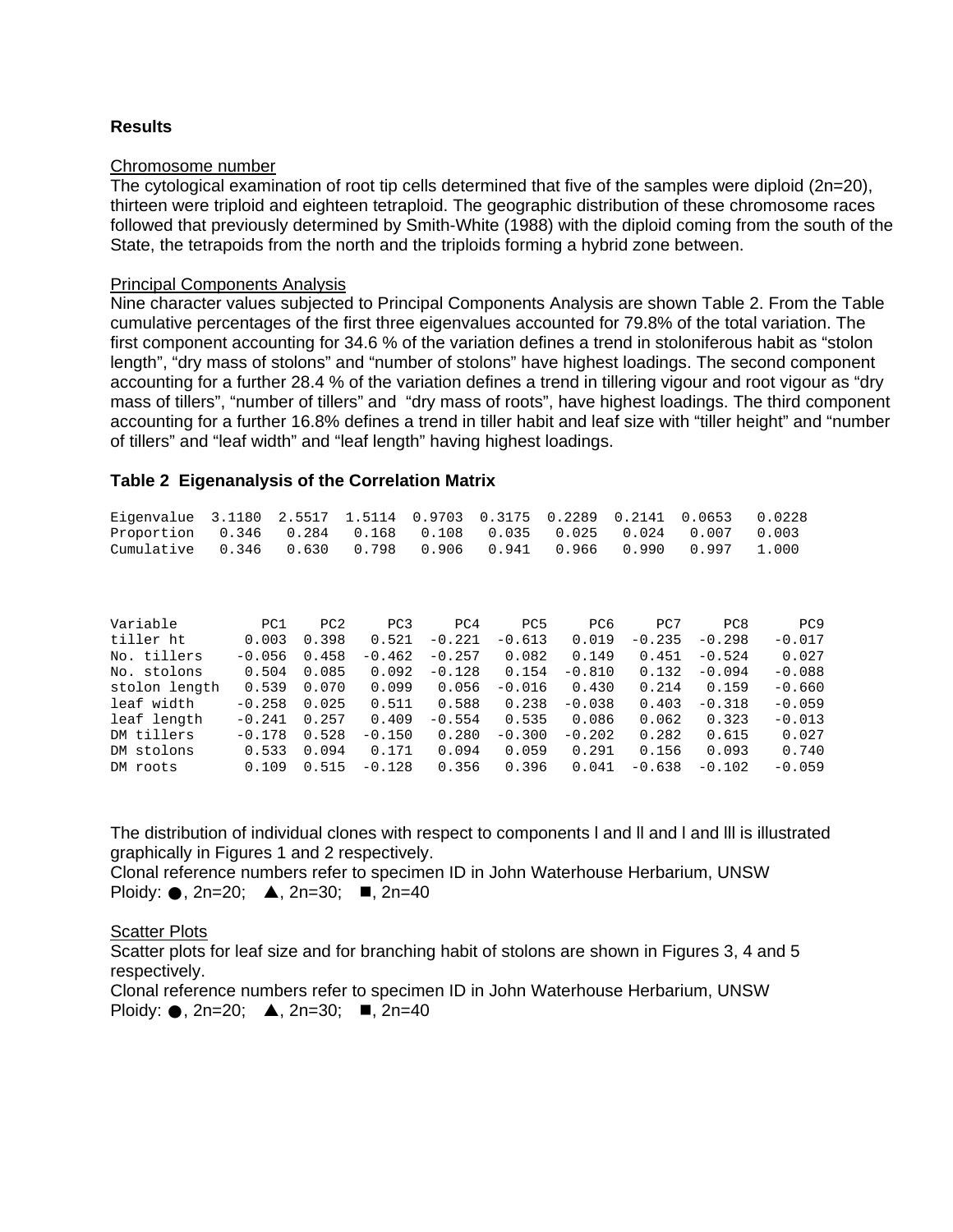# **Figure 1**

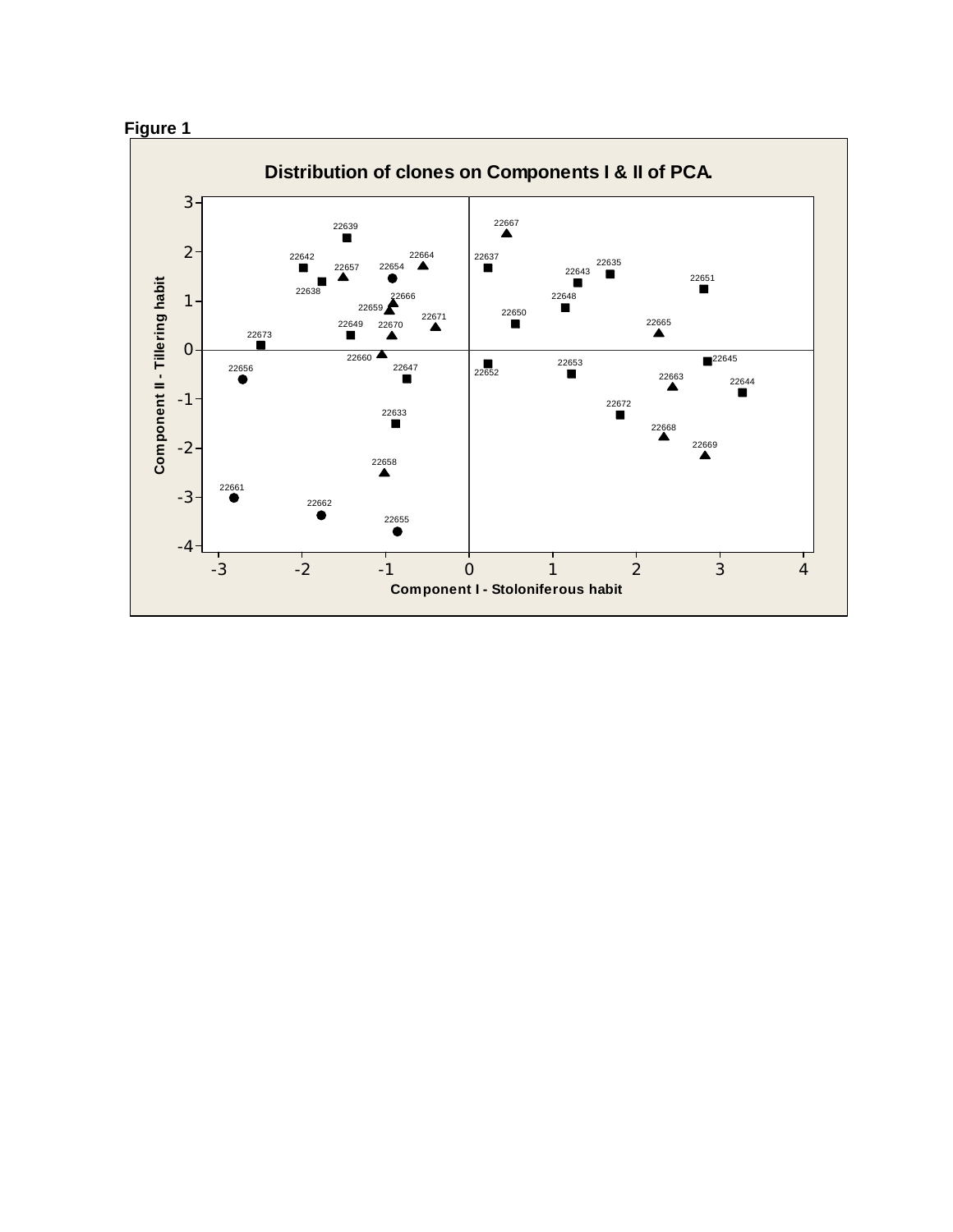





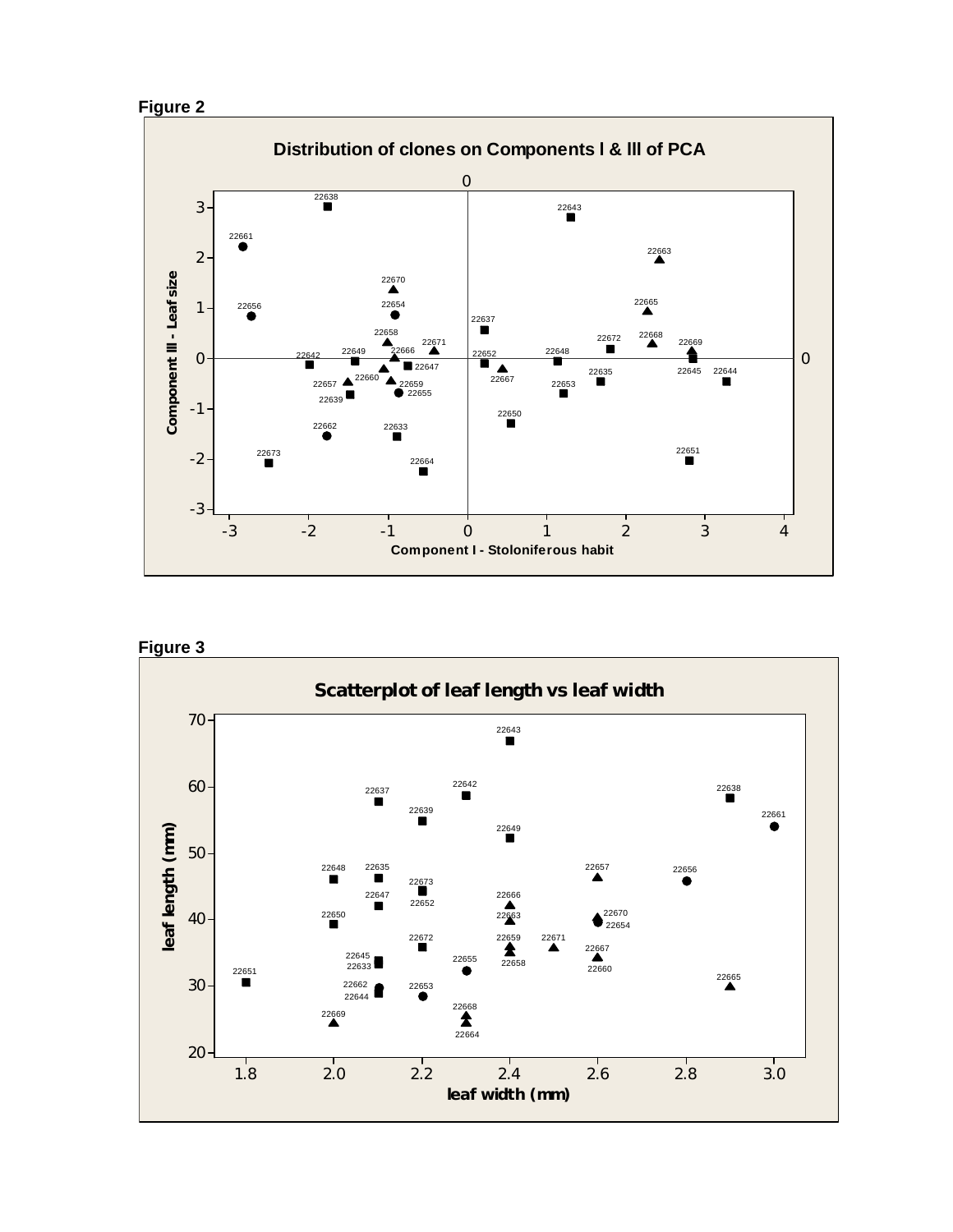





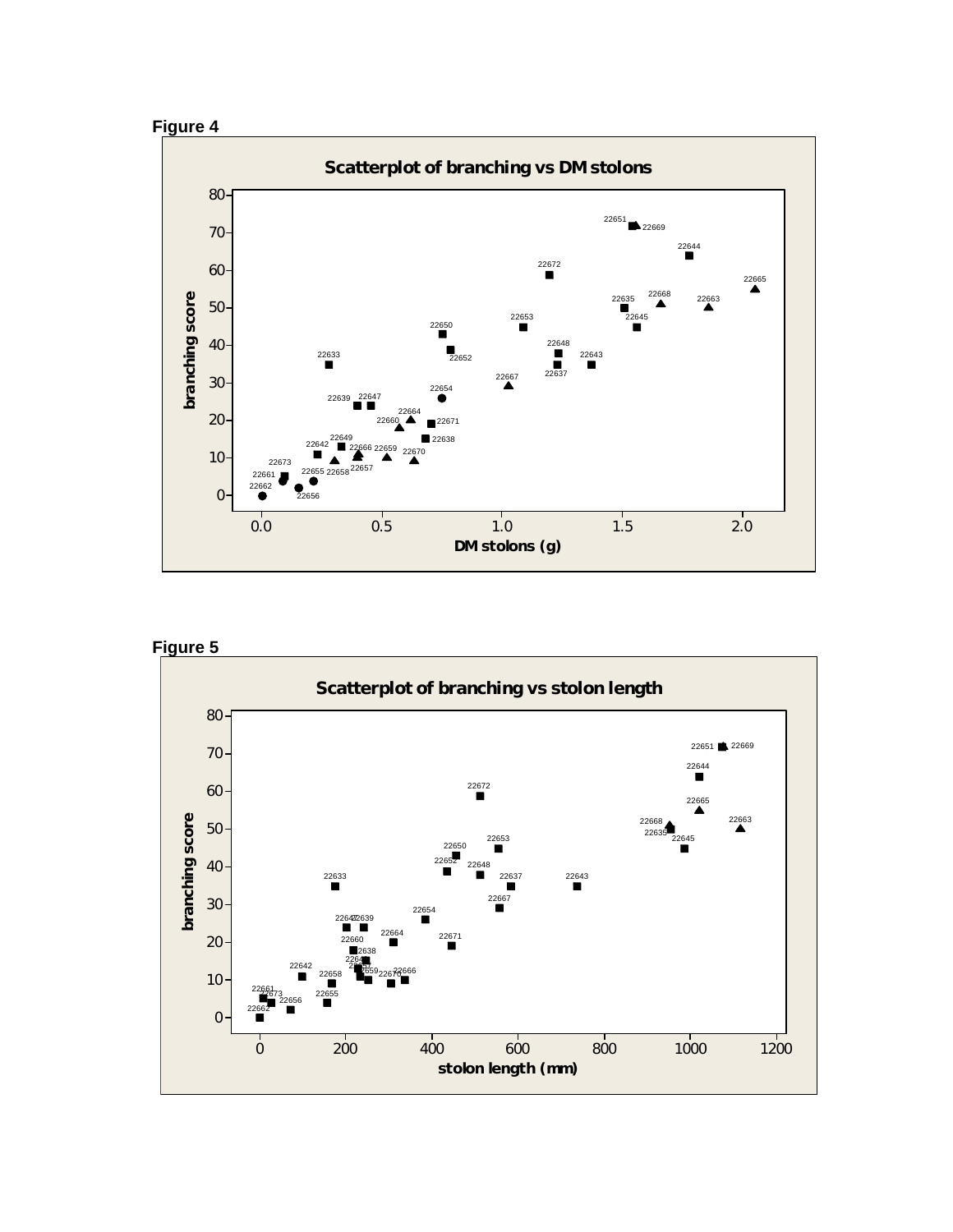### **Discussion**

#### **Stolonifery**

The distribution of clones on components I and II of the PCA (Fig 1) illustrates contrasting growth strategies with respect to tillering and stolon production. For turfing purposes, it is likely that a stoloniferous character such as that displayed by clones 22633, 22644, 22645, 22665, 22668, 22669 and 22672 would be advantageous.

#### Leaf size

Grasses with broad leaves are considered more likely to be preferred in the industry because of their greater ground cover potential. Clones displayed in Figure 2, distributed on components I and III of the PCA, show variation in leaf size with respect to stoloniferous habit. Clones that were most stoloniferous and had the broadest leaves included 22643, 22645, 22663, 22665, 22668, 22669 and 22672. Further analysis of leaf size in the scatter plot of leaf length versus width (Fig 3) clearly distinguished the character of the triploid clone 22665 as having the shortest and broadest leaves.

#### Branching habit

The branching habit of clones was plotted against the total dry mass of stolons and also stolon length (Figs 4 & 5). There was an obvious correlation between stolon mass and stolon length but the plots did distinguish those clones that have long branched stolons. Specifically four triploid clones (22663, 22665, 22668 & 22669) and four tertraplod clones (22635, 22644, 22645 & 22651) all displayed vigorous stolon growth with a high level of branching.

This small trial has clearly demonstrated a high level of genetically controlled morphological variation within this species that is available for horticulturalists to draw on for special purposes. For the specimens used in the trial the one standing out as having real potential for cultivation as a lawn grass is the triploid number 22665. This clone was collected from an estuarine sand habitat at the mouth of Coila River in southern NSW.

Ecotypic adaptation in this species is very developed and for any serious attempt to utilize naturally occurring accessions for specific purposes larger trials using greater plant numbers and with a range of differing salinity treatments would seem essential.

Clonal spread in all chromosome races is predominately by rhizomatous growth and whilst both diploid and tetraploid races are sexually fertile, the triploid race is sexually sterile. Tripoids however may at times produce seed by agamospermy (Smith-White 1988). Should a triploid accession be used for cultivation it would have the advantage of being genetically isolated and therefore retain its character over time. The morphological variation recorded in both the diploid and tetraploid chromosome races was expected due to their capacity for out breeding however that recorded in the triploid populations probably reflects multiple origins when the two former races were sympatric.

#### **References**

Smith-White AR (1979). Polyloidy in *Sporobolus virginicus* (L.) Kunth. *Aust.. J. Bot.* **27**, 429-437.

Smith-White AR (1981). Physiological differation in a saltmarsh grass. *Wetlands* **1**, 20.

Smith-White AR (1988) *Sporobolus virginicus* (L.) Kunth in coastal Australia: the reproductive behaviour and distribution of morphological types and chromosome races. Aust.. J. Bot. **36**, 23-39.